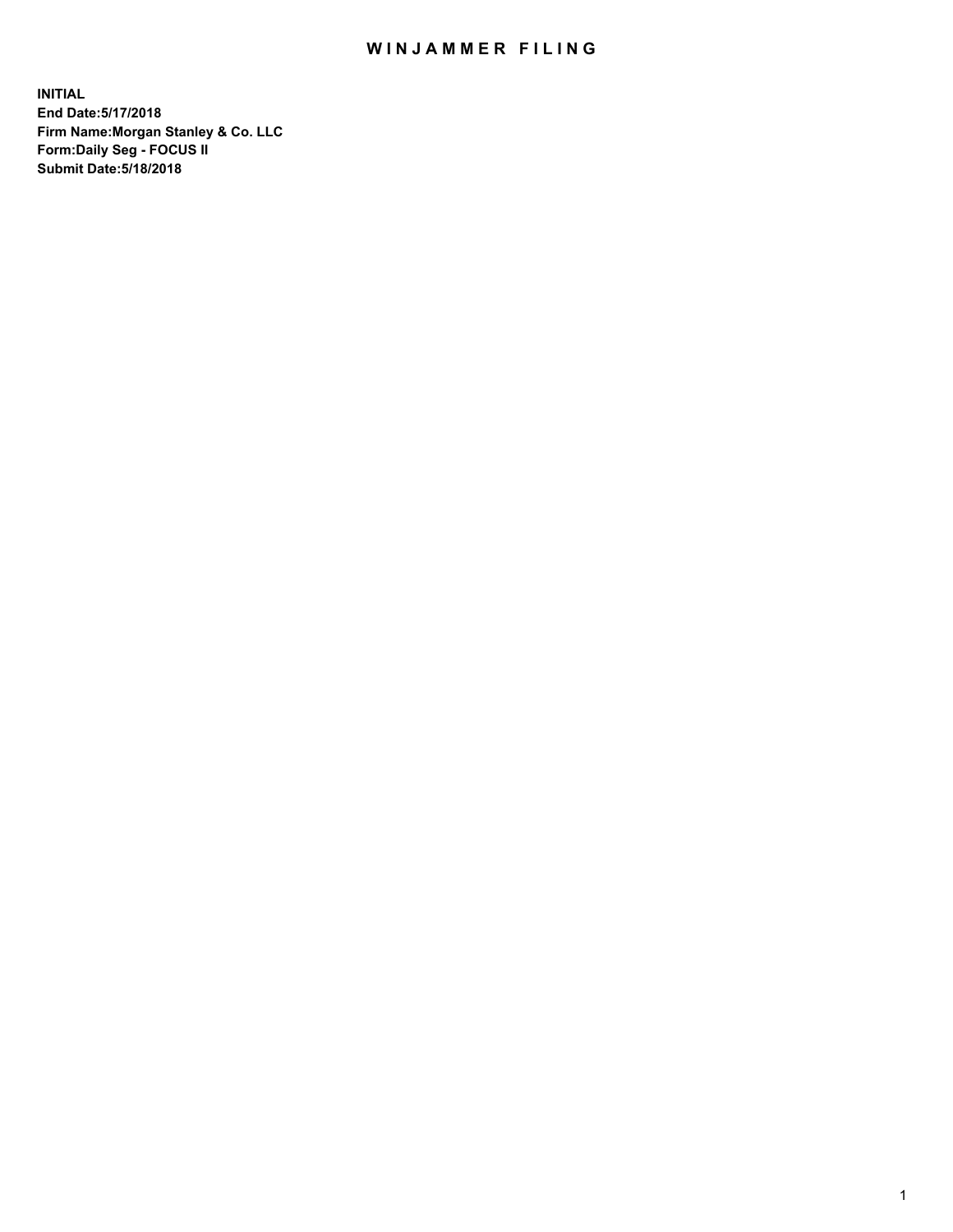## **INITIAL End Date:5/17/2018 Firm Name:Morgan Stanley & Co. LLC Form:Daily Seg - FOCUS II Submit Date:5/18/2018 Daily Segregation - Cover Page**

| Name of Company<br><b>Contact Name</b><br><b>Contact Phone Number</b><br><b>Contact Email Address</b>                                                                                                                                                                                                                         | Morgan Stanley & Co. LLC<br>Ikram Shah<br>212-276-0963<br>lkram.shah@morganstanley.com |
|-------------------------------------------------------------------------------------------------------------------------------------------------------------------------------------------------------------------------------------------------------------------------------------------------------------------------------|----------------------------------------------------------------------------------------|
| FCM's Customer Segregated Funds Residual Interest Target (choose one):<br>a. Minimum dollar amount: ; or<br>b. Minimum percentage of customer segregated funds required:%; or<br>c. Dollar amount range between: and; or<br>d. Percentage range of customer segregated funds required between:% and%.                         | 280,000,000<br>00<br>00                                                                |
| FCM's Customer Secured Amount Funds Residual Interest Target (choose one):<br>a. Minimum dollar amount: ; or<br>b. Minimum percentage of customer secured funds required:%; or<br>c. Dollar amount range between: and; or<br>d. Percentage range of customer secured funds required between:% and%.                           | 140,000,000<br>0 <sub>0</sub><br>0 <sub>0</sub>                                        |
| FCM's Cleared Swaps Customer Collateral Residual Interest Target (choose one):<br>a. Minimum dollar amount: ; or<br>b. Minimum percentage of cleared swaps customer collateral required:%; or<br>c. Dollar amount range between: and; or<br>d. Percentage range of cleared swaps customer collateral required between:% and%. | 92,000,000<br>0 <sub>0</sub><br><u>00</u>                                              |

Attach supporting documents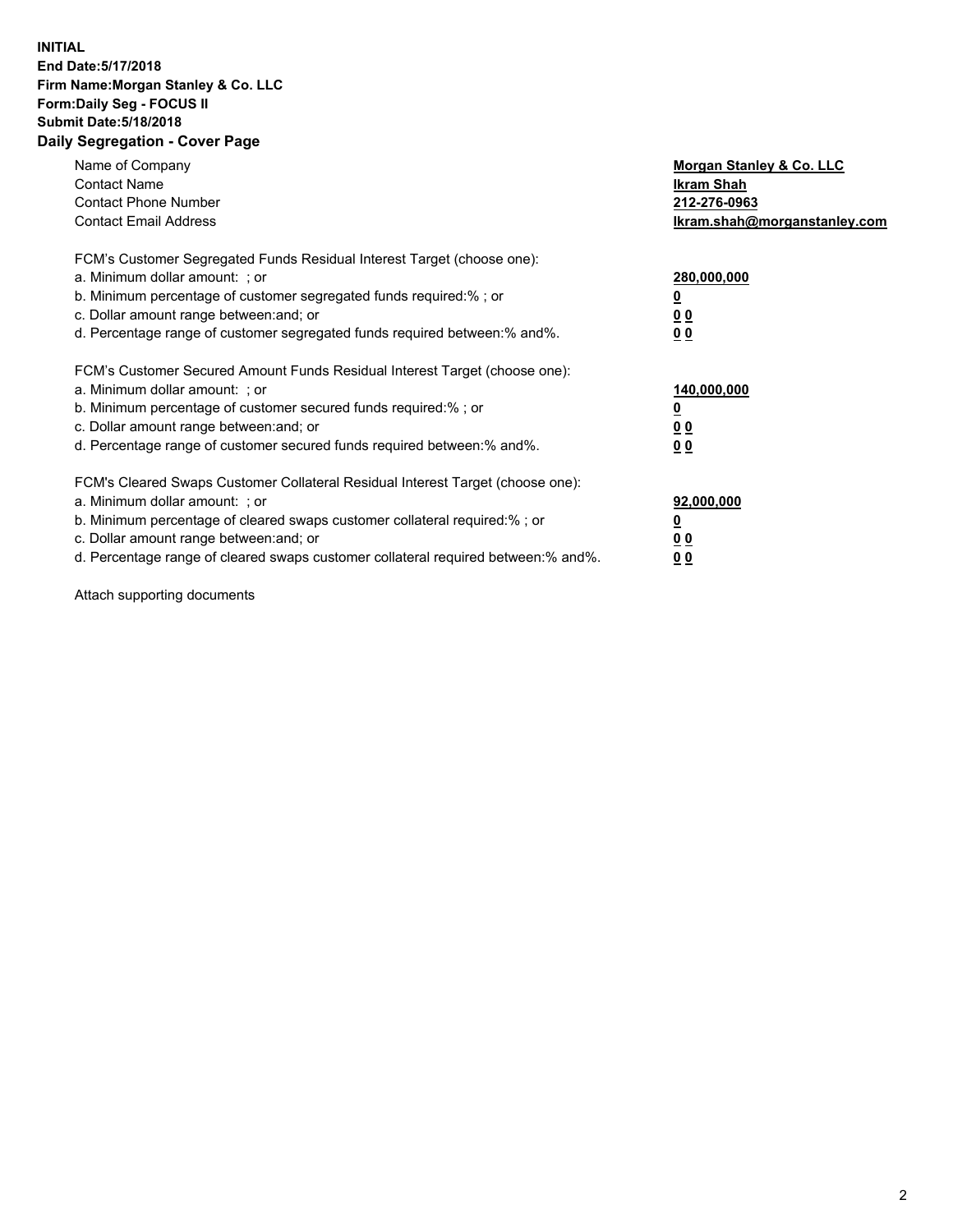## **INITIAL End Date:5/17/2018 Firm Name:Morgan Stanley & Co. LLC Form:Daily Seg - FOCUS II Submit Date:5/18/2018**

**Daily Segregation - Secured Amounts** Foreign Futures and Foreign Options Secured Amounts Amount required to be set aside pursuant to law, rule or regulation of a foreign government or a rule of a self-regulatory organization authorized thereunder 1. Net ledger balance - Foreign Futures and Foreign Option Trading - All Customers A. Cash **3,061,632,626** [7315] B. Securities (at market) **2,039,479,923** [7317] 2. Net unrealized profit (loss) in open futures contracts traded on a foreign board of trade **626,430,427** [7325] 3. Exchange traded options a. Market value of open option contracts purchased on a foreign board of trade **23,752,325** [7335] b. Market value of open contracts granted (sold) on a foreign board of trade **-22,994,348** [7337] 4. Net equity (deficit) (add lines 1. 2. and 3.) **5,728,300,953** [7345] 5. Account liquidating to a deficit and account with a debit balances - gross amount **16,137,210** [7351] Less: amount offset by customer owned securities **-14,910,668** [7352] **1,226,542** 6. Amount required to be set aside as the secured amount - Net Liquidating Equity Method (add lines 4 and 5) 7. Greater of amount required to be set aside pursuant to foreign jurisdiction (above) or line 6. FUNDS DEPOSITED IN SEPARATE REGULATION 30.7 ACCOUNTS 1. Cash in banks A. Banks located in the United States **332,883,700** [7500] B. Other banks qualified under Regulation 30.7 **973,374,850** [7520] **1,306,258,550** 2. Securities

- - A. In safekeeping with banks located in the United States **196,560,630** [7540]
	- B. In safekeeping with other banks qualified under Regulation 30.7 **0** [7560] **196,560,630** [7570]
- 3. Equities with registered futures commission merchants
	-
	-
	- C. Unrealized gain (loss) on open futures contracts **617,091** [7600]
	- D. Value of long option contracts **0** [7610]
- E. Value of short option contracts **0** [7615] **6,548,712** [7620]
- 4. Amounts held by clearing organizations of foreign boards of trade
	-
	-
	- C. Amount due to (from) clearing organization daily variation **0** [7660]
	- D. Value of long option contracts **0** [7670]
	- E. Value of short option contracts **0** [7675] **0** [7680]
- 5. Amounts held by members of foreign boards of trade
	-
	-
	- C. Unrealized gain (loss) on open futures contracts **625,813,336** [7720]
	- D. Value of long option contracts **23,752,325** [7730]
	- E. Value of short option contracts **-22,994,348** [7735] **4,411,690,452**
- 6. Amounts with other depositories designated by a foreign board of trade **0** [7760]
- 7. Segregated funds on hand **0** [7765]
- 8. Total funds in separate section 30.7 accounts **5,921,058,344** [7770]
- 9. Excess (deficiency) Set Aside for Secured Amount (subtract line 7 Secured Statement Page 1 from Line 8)
- 10. Management Target Amount for Excess funds in separate section 30.7 accounts **140,000,000** [7780]
- 11. Excess (deficiency) funds in separate 30.7 accounts over (under) Management Target **51,530,849** [7785]

**0** [7305]

[7354] **5,729,527,495** [7355]

**5,729,527,495** [7360]

[7530]

 A. Cash **5,931,621** [7580] B. Securities **0** [7590]

 A. Cash **0** [7640] B. Securities **0** [7650]

 A. Cash **1,942,199,846** [7700] B. Securities **1,842,919,293** [7710] [7740] **191,530,849** [7380]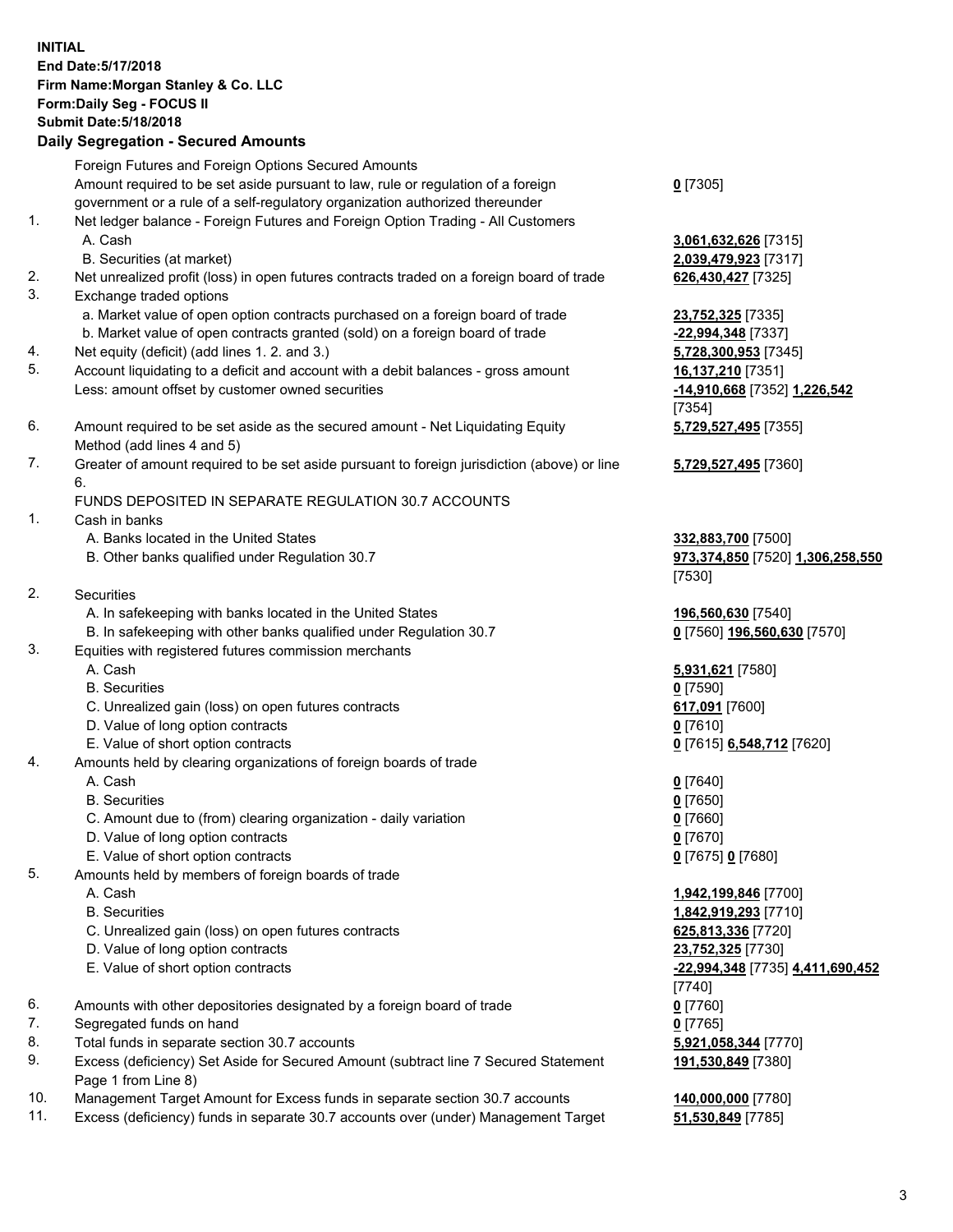**INITIAL End Date:5/17/2018 Firm Name:Morgan Stanley & Co. LLC Form:Daily Seg - FOCUS II Submit Date:5/18/2018 Daily Segregation - Segregation Statement** SEGREGATION REQUIREMENTS(Section 4d(2) of the CEAct) 1. Net ledger balance A. Cash **10,026,460,668** [7010] B. Securities (at market) **5,428,347,683** [7020] 2. Net unrealized profit (loss) in open futures contracts traded on a contract market **188,933,494** [7030] 3. Exchange traded options A. Add market value of open option contracts purchased on a contract market **510,375,527** [7032] B. Deduct market value of open option contracts granted (sold) on a contract market **-701,810,326** [7033] 4. Net equity (deficit) (add lines 1, 2 and 3) **15,452,307,046** [7040] 5. Accounts liquidating to a deficit and accounts with debit balances - gross amount **371,852,163** [7045] Less: amount offset by customer securities **-371,252,615** [7047] **599,548** [7050] 6. Amount required to be segregated (add lines 4 and 5) **15,452,906,594** [7060] FUNDS IN SEGREGATED ACCOUNTS 7. Deposited in segregated funds bank accounts A. Cash **4,300,975,922** [7070] B. Securities representing investments of customers' funds (at market) **0** [7080] C. Securities held for particular customers or option customers in lieu of cash (at market) **968,255,618** [7090] 8. Margins on deposit with derivatives clearing organizations of contract markets A. Cash **6,418,715,678** [7100] B. Securities representing investments of customers' funds (at market) **0** [7110] C. Securities held for particular customers or option customers in lieu of cash (at market) **4,460,092,065** [7120] 9. Net settlement from (to) derivatives clearing organizations of contract markets **-175,949,281** [7130] 10. Exchange traded options A. Value of open long option contracts **510,375,527** [7132] B. Value of open short option contracts **-701,810,326** [7133] 11. Net equities with other FCMs A. Net liquidating equity **4,405,953** [7140] B. Securities representing investments of customers' funds (at market) **0** [7160] C. Securities held for particular customers or option customers in lieu of cash (at market) **0** [7170] 12. Segregated funds on hand **0** [7150] 13. Total amount in segregation (add lines 7 through 12) **15,785,061,156** [7180] 14. Excess (deficiency) funds in segregation (subtract line 6 from line 13) **332,154,562** [7190] 15. Management Target Amount for Excess funds in segregation **280,000,000** [7194]

16. Excess (deficiency) funds in segregation over (under) Management Target Amount Excess

**52,154,562** [7198]